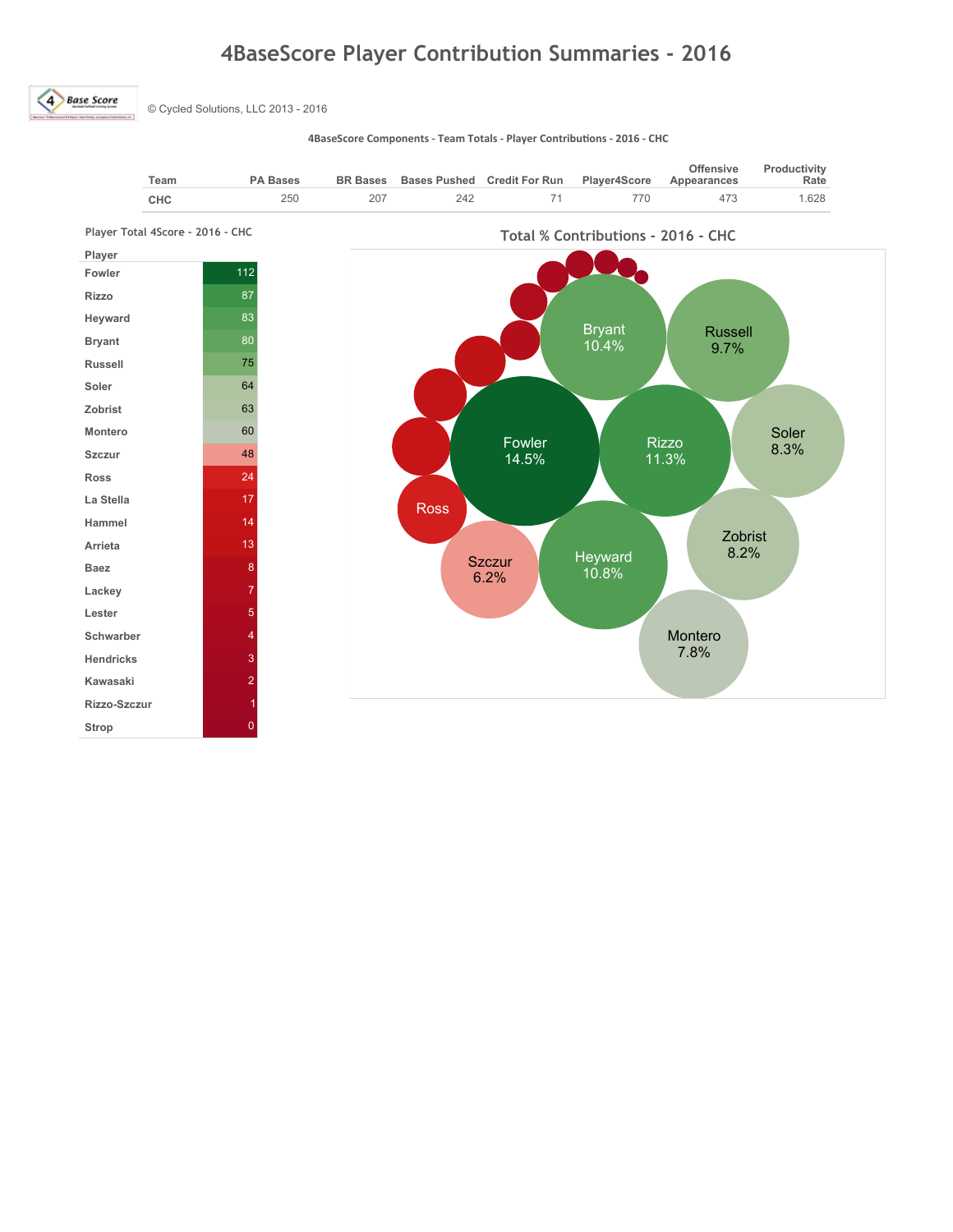### 4BaseScore Components by Player - Player Contributions - 2016



© Cycled Solutions, LLC 2013 - 2016

### 4BaseScore Components - Team Totals - Player Contributions - 2016 - CHC

| Team | PA Bases | <b>BR Bases</b> | <b>Bases Pushed</b> | <b>Credit For Run</b> | Player4Score Offensive Appear Productivity Rate |      |
|------|----------|-----------------|---------------------|-----------------------|-------------------------------------------------|------|
| CHC  | 250      | 207             | 242                 |                       |                                                 | .628 |

### Total 4BaseScore Components by Player - 2015 - STL -

| Player         | Player4Score   | <b>PA Bases</b> | <b>BR Bases</b> | <b>Bases Pushed</b> | <b>Credit For Run</b> | <b>Offensive</b><br>Appearances | <b>Productivity Rate</b> |
|----------------|----------------|-----------------|-----------------|---------------------|-----------------------|---------------------------------|--------------------------|
| Fowler         | 112            | 37              | 30              | 35                  | 10                    | 51                              | 2.196                    |
| <b>Rizzo</b>   | 87             | 30              | 15              | 31                  | 11                    | 53                              | 1.642                    |
| Heyward        | 83             | 20              | 25              | 30                  | 8                     | 51                              | 1.627                    |
| <b>Bryant</b>  | 80             | 29              | 16              | 28                  | $\overline{7}$        | 54                              | 1.481                    |
| <b>Russell</b> | 75             | 25              | 20              | 23                  | $\overline{7}$        | 45                              | 1.667                    |
| Soler          | 64             | 22              | 20              | 17                  | 5                     | 42                              | 1.524                    |
| Zobrist        | 63             | 20              | 20              | 18                  | 5                     | 51                              | 1.235                    |
| Montero        | 60             | 19              | 15              | 20                  | 6                     | 35                              | 1.714                    |
| <b>Szczur</b>  | 48             | 12              | 14              | 17                  | 5                     | 16                              | 3.000                    |
| <b>Ross</b>    | 24             | $\overline{7}$  | 13              | 3                   | $\mathbf{1}$          | 18                              | 1.333                    |
| La Stella      | 17             | $\overline{7}$  | 5               | 3                   | $\overline{2}$        | 13                              | 1.308                    |
| Hammel         | 14             | 4               |                 | $\overline{2}$      |                       | $\overline{4}$                  | 3.500                    |
| Arrieta        | 13             | 4               | $\Omega$        | $\overline{7}$      | $\overline{2}$        | $\overline{7}$                  | 1.857                    |
| <b>Baez</b>    | 8              | 4               | $\overline{2}$  | $\overline{2}$      | $\mathbf 0$           | $\overline{7}$                  | 1.143                    |
| Lackey         | $\overline{7}$ | $\overline{2}$  |                 | 3                   |                       | $\overline{7}$                  | 1.000                    |
| Lester         | 5              | 3               |                 | $\mathbf{1}$        | $\mathsf{O}\xspace$   | $\overline{4}$                  | 1.250                    |
| Schwarber      | $\overline{4}$ |                 |                 | $\overline{2}$      | $\mathsf{O}\xspace$   | 5                               | 0.800                    |
| Hendricks      | 3              | $\overline{2}$  |                 | $\mathbb O$         | $\mathsf{O}\xspace$   | 6                               | 0.500                    |
| Kawasaki       | $\overline{2}$ |                 |                 | $\mathbf 0$         | $\overline{0}$        | $\overline{2}$                  | 1.000                    |
| Rizzo-Szczur   |                |                 | $\Omega$        | $\mathbf{0}$        | 0                     |                                 | 1.000                    |
| Strop          | $\Omega$       | $\Omega$        | $\Omega$        | $\mathbf{0}$        | 0                     | 1                               | 0.000                    |